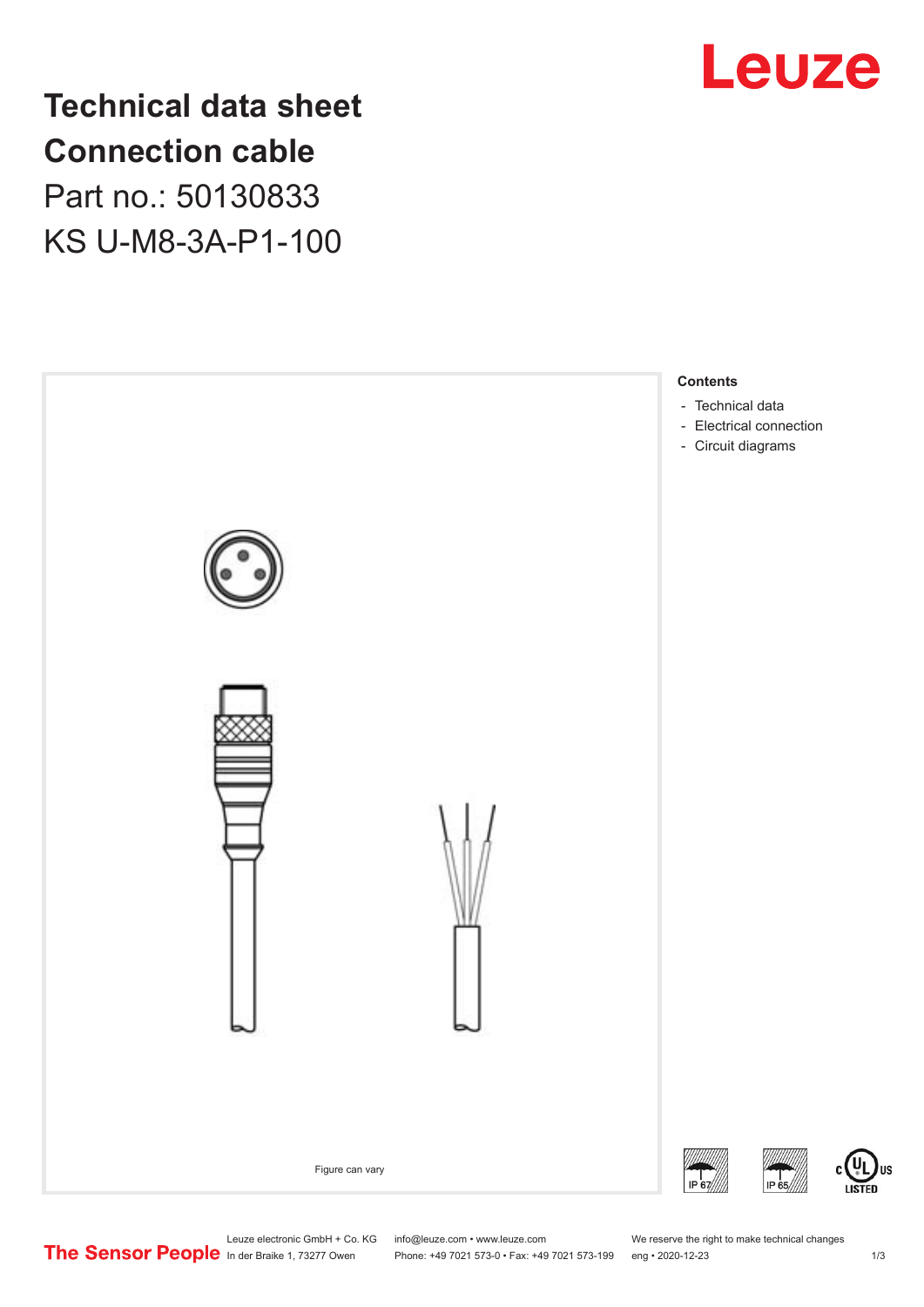## <span id="page-1-0"></span>**Technical data**

#### **Electrical data**

**Performance data**

**Max. 50 V AC / 60 V DC** 

### **Connection**

| <b>Connection 1</b>                                    |                                                                                                                                                                                                                                |
|--------------------------------------------------------|--------------------------------------------------------------------------------------------------------------------------------------------------------------------------------------------------------------------------------|
| <b>Type of connection</b>                              | Connector                                                                                                                                                                                                                      |
| <b>Thread size</b>                                     | M <sub>8</sub>                                                                                                                                                                                                                 |
| <b>Type</b>                                            | Male                                                                                                                                                                                                                           |
| Handle body material                                   | PUR                                                                                                                                                                                                                            |
| No. of pins                                            | $3 - pin$                                                                                                                                                                                                                      |
| <b>Version</b>                                         | Axial                                                                                                                                                                                                                          |
| Lock                                                   | Screw fitting, nickel-plated diecast zinc,<br>recommended torque 0.6 Nm, self-<br>locking                                                                                                                                      |
| <b>Connection 2</b>                                    |                                                                                                                                                                                                                                |
| <b>Type of connection</b>                              | Open end                                                                                                                                                                                                                       |
|                                                        |                                                                                                                                                                                                                                |
| <b>Cable properties</b><br><b>Number of conductors</b> |                                                                                                                                                                                                                                |
| Wire cross section                                     | 3 Piece(s)<br>$0.25$ mm <sup>2</sup>                                                                                                                                                                                           |
| <b>AWG</b>                                             | 24                                                                                                                                                                                                                             |
|                                                        |                                                                                                                                                                                                                                |
| Sheathing color                                        | <b>Black</b>                                                                                                                                                                                                                   |
| <b>Shielded</b>                                        | No                                                                                                                                                                                                                             |
| Silicone-free                                          | Yes                                                                                                                                                                                                                            |
| Cable design                                           | Connection cable (open on one end)                                                                                                                                                                                             |
| Cable diameter (external)                              | $4.3 \text{ mm}$                                                                                                                                                                                                               |
| Cable length                                           | 10,000 mm                                                                                                                                                                                                                      |
| <b>Sheathing material</b>                              | PUR                                                                                                                                                                                                                            |
| <b>Wire insulation</b>                                 | <b>PUR</b>                                                                                                                                                                                                                     |
| <b>Traverse rate</b>                                   | Max. 3.3 m/s with horiz. traverse path of<br>5m and and max, acceleration of 5m/s <sup>2</sup>                                                                                                                                 |
| Suitability for drag chains                            | Yes                                                                                                                                                                                                                            |
| Properties of the outer sheathing                      | Free of CFC, cadmium, silicone, halogen<br>and lead, matt, low-adhesion, abrasion-<br>resistant, easily machine-processable                                                                                                    |
| Resistance of the outer sheathing                      | Hydrolysis and microbe resistant, good<br>oil, gasoline and chemical resistance in<br>accordance with VDE 0472 part 803 test<br>B. flame retardant in accordance with UL<br>1581 VW1 / CSA FT1 / IEC 60332-1,<br>IEC 60332-2-2 |
| <b>Torsion suitability</b>                             | $\pm 180^\circ$ / m (max. 2 mio. cycles with 35<br>cycles / min)                                                                                                                                                               |

### **Mechanical data**

| <b>Width across flats</b>                                       | $9 \text{ mm}$           |
|-----------------------------------------------------------------|--------------------------|
| <b>Bending cycles</b>                                           | 5,000,000 Piece(s)       |
| Bending radius, flexible laying, min.                           | Min. 10 x cable diameter |
| Bending radius, stationary laying, min. Min. 5 x cable diameter |                          |
| <b>Environmental data</b>                                       |                          |
| Ambient temperature, operation,<br>flexible use                 | $-2580 °C$               |
| Ambient temperature, operation,<br>stationary use               | $-4080 °C$               |
| <b>Certifications</b>                                           |                          |
| Degree of protection                                            | IP 65                    |
|                                                                 | IP 67                    |
| <b>Certifications</b>                                           | c UL US                  |
| <b>Classification</b>                                           |                          |
| <b>Customs tariff number</b>                                    | 85444290                 |
| eCl@ss 5.1.4                                                    | 27279201                 |
| eCl@ss 8.0                                                      | 27279218                 |
| eCl@ss 9.0                                                      | 27060311                 |
| eCl@ss 10.0                                                     | 27060311                 |
| eCl@ss 11.0                                                     | 27060311                 |
| <b>ETIM 5.0</b>                                                 | EC001855                 |
| <b>ETIM 6.0</b>                                                 | EC001855                 |
| <b>ETIM 7.0</b>                                                 | EC001855                 |

Leuze

# **Electrical connection**

**Connection 1**

| <b>Type of connection</b> | Connector                                                                             |
|---------------------------|---------------------------------------------------------------------------------------|
| <b>Thread size</b>        | M <sub>8</sub>                                                                        |
| Type                      | Male                                                                                  |
| Handle body material      | <b>PUR</b>                                                                            |
| No. of pins               | $3 - pin$                                                                             |
| Version                   | Axial                                                                                 |
| Lock                      | Screw fitting, nickel-plated diecast zinc, recommended<br>torque 0.6 Nm, self-locking |